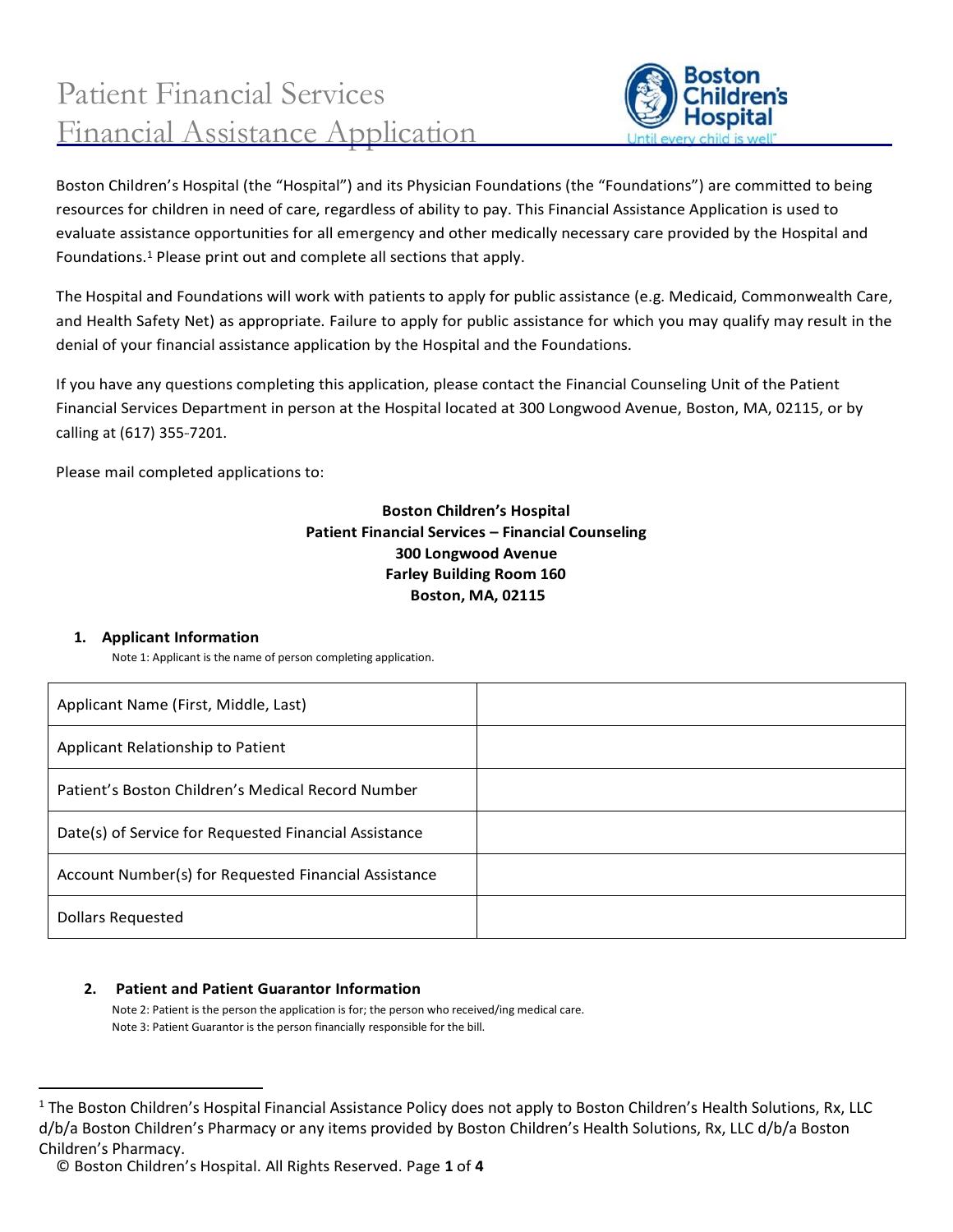

| Patient Name (First, Middle, Last)         |                                              |
|--------------------------------------------|----------------------------------------------|
| Patient Date of Birth                      |                                              |
| Patient Social Security Number (if issued) |                                              |
| <b>Patient Address</b>                     |                                              |
|                                            | $\Box$ Own $\Box$ Rent $\Box$ Not Applicable |
| <b>Patient Phone Number</b>                |                                              |
| <b>Patient Guarantor Name</b>              |                                              |
| <b>Patient Guarantor Address</b>           |                                              |
| Patient Guarantor Relationship to Patient  |                                              |
| <b>Patient Guarantor Employer</b>          |                                              |
| Patient Guarantor Employer Address         |                                              |
|                                            |                                              |

• Please include verification of residence such as driver's license, mortgage statement, rental agreement, tax bill, electric bill, utility bill, or phone bill.

| Did the patient apply for public assistance such as Medicaid, Commonwealth Care, or Health Safety Net?                                                                                                                                       |  |  |  |
|----------------------------------------------------------------------------------------------------------------------------------------------------------------------------------------------------------------------------------------------|--|--|--|
| Unknown<br>No<br>Yes.                                                                                                                                                                                                                        |  |  |  |
| If Yes, Please provide results of the application.                                                                                                                                                                                           |  |  |  |
| If patient had public assistance on the date of service, please supply public assistance information with application.                                                                                                                       |  |  |  |
| If public assistance has previously been denied, please supply denial information.                                                                                                                                                           |  |  |  |
|                                                                                                                                                                                                                                              |  |  |  |
| Did the patient have health insurance on the date of service?                                                                                                                                                                                |  |  |  |
| Unknown Health Insurance [19] Health Insurance [19] Health Insurance [19] Health Insurance [19] Health Insurance [19] Health Insurance [19] Health Insurance [19] Health Insurance [19] Health Insurance [19] Health Insurance<br>Yes<br>No. |  |  |  |
| If patient had insurance on the date of service, please supply insurance information with application.                                                                                                                                       |  |  |  |
| Does the patient / guarantor have access to health insurance through their employer?                                                                                                                                                         |  |  |  |
| $\Box$ Yes<br>No<br>Unknown                                                                                                                                                                                                                  |  |  |  |
| $\otimes$ B. H. $\otimes$ C. The $\otimes$ I control all B. Let B. $\otimes$ $\otimes$ $\otimes$ $\otimes$ B. $\otimes$ $\otimes$ $\otimes$ $\otimes$                                                                                        |  |  |  |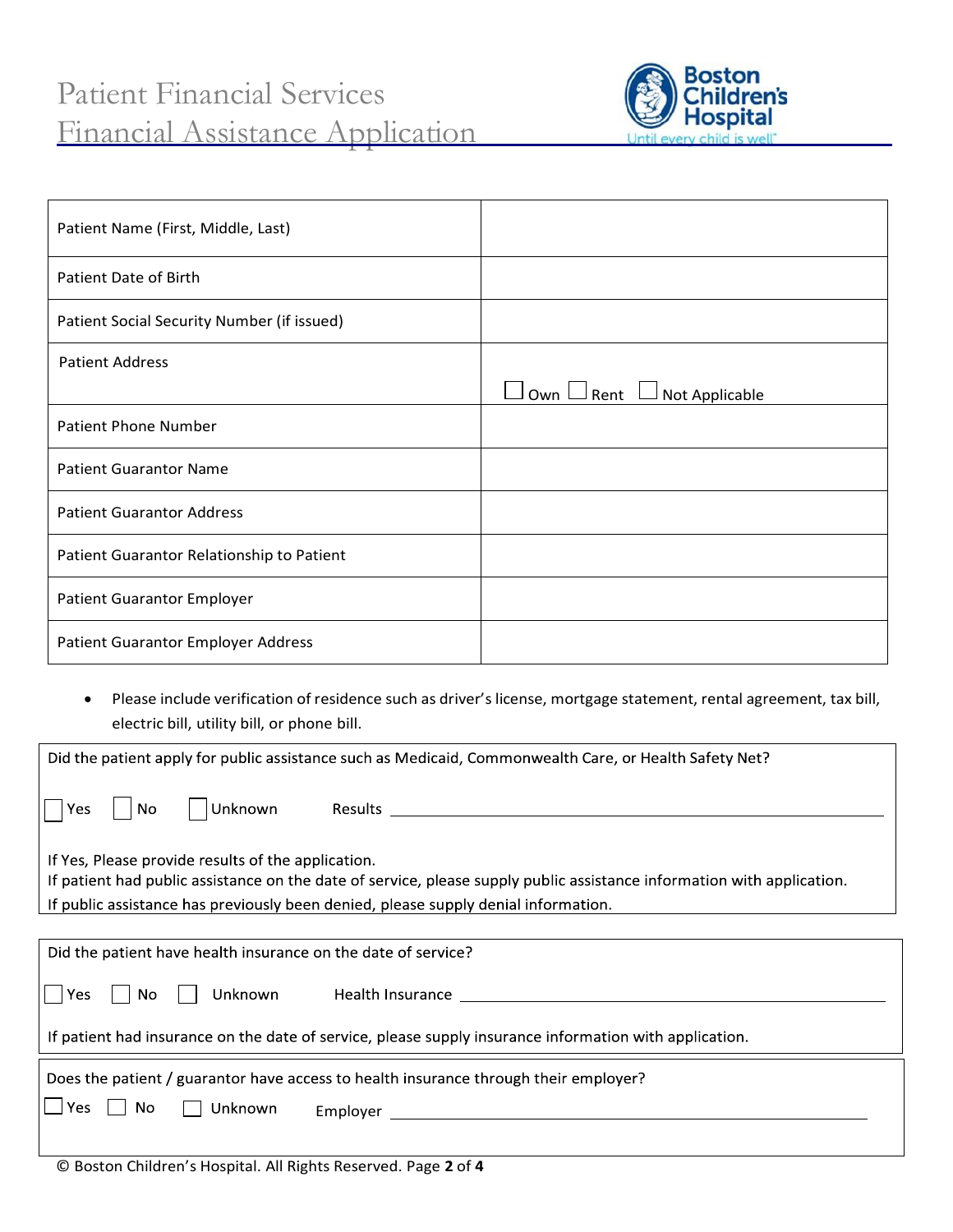

| Did the patient / guarantor voluntarily terminate insurance within the last 60 days?                                  |           |  |                              |
|-----------------------------------------------------------------------------------------------------------------------|-----------|--|------------------------------|
| Yes                                                                                                                   | $\Box$ No |  |                              |
|                                                                                                                       |           |  |                              |
|                                                                                                                       |           |  |                              |
| Does the patient have access to additional funding to help pay for medically necessary services                       |           |  |                              |
| Yes<br>$\overline{\phantom{0}}$                                                                                       | No        |  |                              |
|                                                                                                                       |           |  |                              |
|                                                                                                                       |           |  |                              |
| Did the patient have a lawsuit, settlement, or liability claim pending against the date of service?                   |           |  |                              |
| Yes<br>$\mathcal{L}$                                                                                                  | No        |  | Unknown Results January 1997 |
| If patient had an outstanding lawsuit, settlement, or liability claim pending, please supply status with application. |           |  |                              |

#### **3. Family Information**

The Hospital determines eligibility for financial assistance programs based on the patient's family income. Discount rates are determined using the Federal Poverty Guidelines (FPG). List the patient and the patient's parent(s) and legal guardian(s) below (whether or not they live with the patient). Also list all of the patient's family members living with the patient, including the patient's siblings under age 18 living with the patient. If the patient is married, list the patient's spouse. If more than 6 members, please add supplemental paper.

| Members<br>$\sim$ $\sim$ $\sim$<br>Number<br>nilv<br>ot.<br>`di |  |
|-----------------------------------------------------------------|--|
|-----------------------------------------------------------------|--|

| ID     | Family Member Name (First, Middle, Last) | Relationship to Patient | Date of<br>Birth | Age |
|--------|------------------------------------------|-------------------------|------------------|-----|
|        |                                          |                         |                  |     |
| າ      |                                          |                         |                  |     |
| ີ<br>э |                                          |                         |                  |     |
| 4      |                                          |                         |                  |     |
| э      |                                          |                         |                  |     |
| 6      |                                          |                         |                  |     |